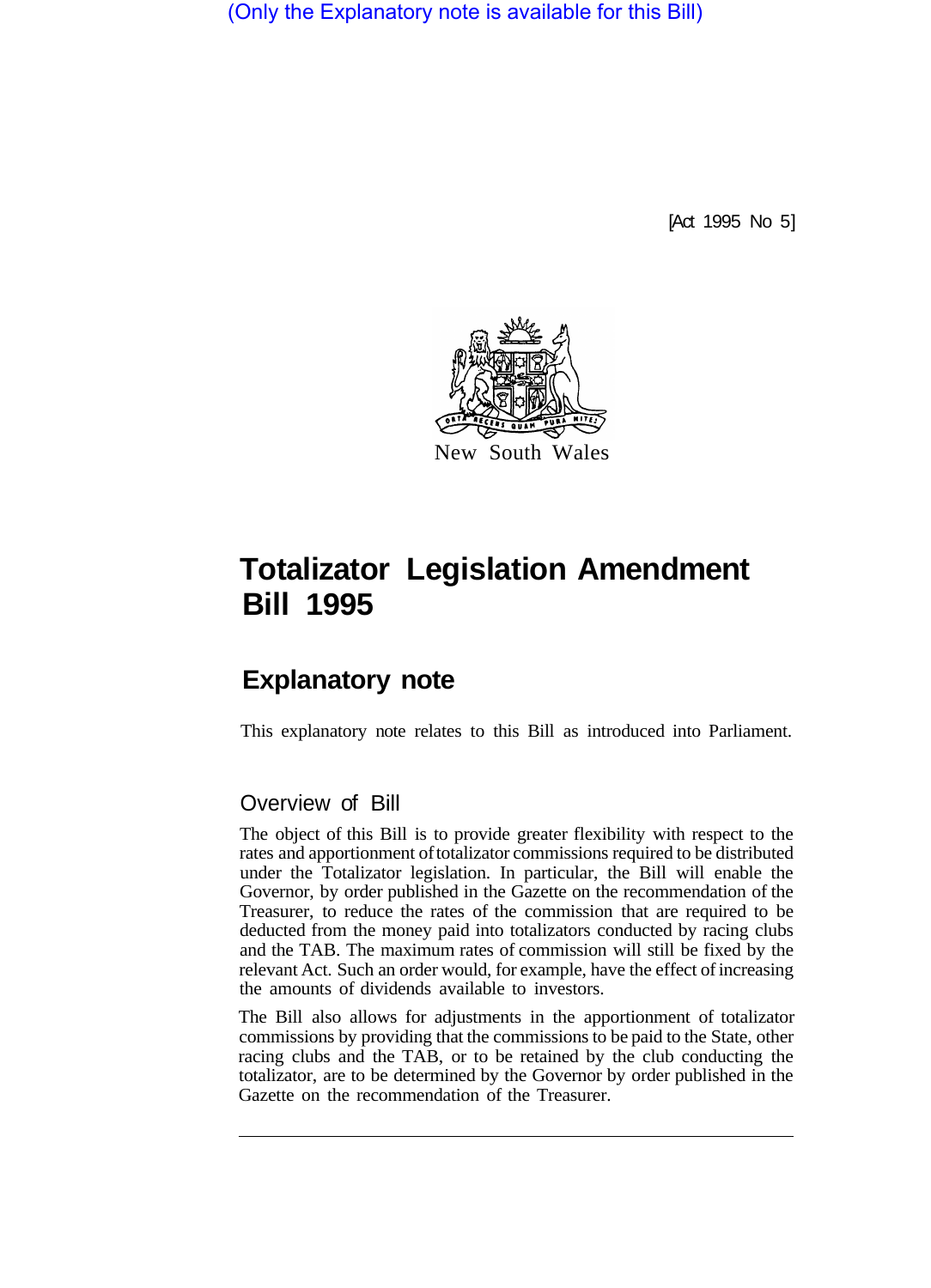Totalizator Legislation Amendment Bill 1995 [Act 1995 No 5]

Explanatory note

#### Outline of provisions

**Clause 1** sets out the name (also called the short title) of the proposed Act.

**Clause 2** provides that the proposed Act will commence on a day or days to be proclaimed.

**Clause 3** gives effect to the Schedule of amendments to the *Totalizator Act 1916.* 

**Clause 4** gives effect to the Schedule of amendments to the *Totalizator (Of-course Betting) Act 1964.* 

**Clause 5** makes a consequential amendment to the *Soccer Football Pools Act 1975.* 

**Clause 6** repeals the *Totalizator Legislation (Amendment) Act 1994.*  Accordingly, the amendments contained in Part 2 of Schedule 1, and Part 2 of Schedule 2, to that Act (which were to commence on 1 January 1996) are repealed. Those amendments related to the second stage of an increase in the commission retained by metropolitan racing clubs, and also would have removed the distinction between metropolitan and country racing clubs. Those amendments have now been superseded by the amendments contained in the proposed Act.

#### **Schedule 1 Amendment of Totalizator Act 1916**

**Schedule 1 (3)** substitutes Division 1 of Part 3 of the *Totalizator Act 1916.*  The new Division 1 follows the current scheme to the extent that racing clubs will still be required to distribute the balance of investments paid into on-course totalizators by paying dividends to investors and by distributing a percentage as commission (this is partly paid to the State or other clubs and the TAB, and partly retained by the club). The maximum percentage will be fixed by the Act (see proposed **section 8 (2))** and will depend on the type of totalizator (eg for a doubles totalizator, 17% of the money invested in the race is distributed by the racing club as commission). However, when such action is warranted (eg to enhance the competitiveness of the NSW racing industry and to make dividends more attractive to investors), the percentage that must be distributed as commission can be reduced by an order of the Governor.